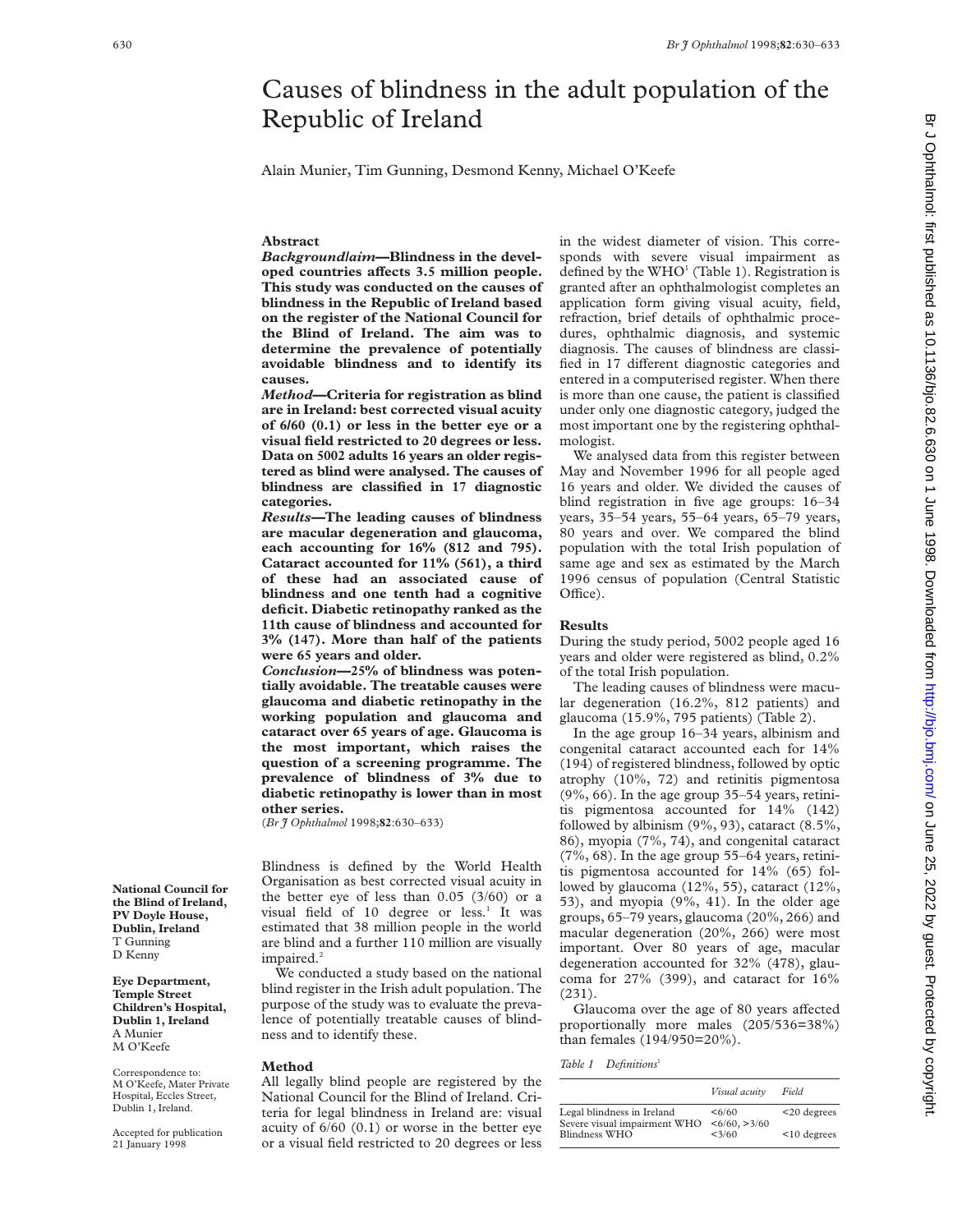Table 2 Causes of blind registration in the adult population of the Republic of Ireland

Table 2 Causes of blind registration in the adult population of the Republic of Ireland

| $16 - 34$ vears old          |                                                                | $35 - 54$ years old                                                                                                                    |                                                             | 55-64 years old |                                                             | $65 - 79$ years old                                                               |                                                                                                       | 80 years and older                                                                                                                                                                                                                                                                                                                                                                                                                                                                                                                                                              |                                 | Total                                                                                                                                                                                                                                                                                                                                                |      |
|------------------------------|----------------------------------------------------------------|----------------------------------------------------------------------------------------------------------------------------------------|-------------------------------------------------------------|-----------------|-------------------------------------------------------------|-----------------------------------------------------------------------------------|-------------------------------------------------------------------------------------------------------|---------------------------------------------------------------------------------------------------------------------------------------------------------------------------------------------------------------------------------------------------------------------------------------------------------------------------------------------------------------------------------------------------------------------------------------------------------------------------------------------------------------------------------------------------------------------------------|---------------------------------|------------------------------------------------------------------------------------------------------------------------------------------------------------------------------------------------------------------------------------------------------------------------------------------------------------------------------------------------------|------|
|                              |                                                                |                                                                                                                                        |                                                             |                 |                                                             |                                                                                   |                                                                                                       | Macular degeneration                                                                                                                                                                                                                                                                                                                                                                                                                                                                                                                                                            |                                 |                                                                                                                                                                                                                                                                                                                                                      |      |
| lbinism                      |                                                                |                                                                                                                                        |                                                             |                 |                                                             |                                                                                   |                                                                                                       |                                                                                                                                                                                                                                                                                                                                                                                                                                                                                                                                                                                 |                                 | Macular degeneration                                                                                                                                                                                                                                                                                                                                 |      |
| ongenital cataract           |                                                                |                                                                                                                                        |                                                             |                 |                                                             | Glaucoma<br>Macular degeneration                                                  |                                                                                                       | <b>Glaucoma</b>                                                                                                                                                                                                                                                                                                                                                                                                                                                                                                                                                                 |                                 | Glaucoma                                                                                                                                                                                                                                                                                                                                             |      |
| ptic atrophy                 |                                                                |                                                                                                                                        |                                                             |                 |                                                             |                                                                                   |                                                                                                       |                                                                                                                                                                                                                                                                                                                                                                                                                                                                                                                                                                                 |                                 |                                                                                                                                                                                                                                                                                                                                                      |      |
| etinitis pigmentosa          |                                                                | Retiniis pigmentosa<br>Albinism<br>Albinism<br>Myopia<br>Congenital cataract<br>Optic areophy<br>Optic areophy<br>Glaucona<br>Glaucona | はの87005445110082%ののことは、それは100000000000000000000000000000000 |                 | ハンジッシッシッシッシッシッシッシ<br>ここここここことはこうにいいこと。<br>ミンシッシッシッシッシッシッシッシ | Cataract<br>Myopia<br>Retinal detachment<br>Retinitis pigmentosa<br>Trauma        | 8.8.8.8.8.8.8.8.8.8.8.8.8.8.8.8<br>8.5.0.11.5.4.4.4.7.8.8.6.4.10.0<br>9.0.11.0.4.4.4.11.10.0.0.0.0.11 | $\begin{tabular}{l} \textbf{C} an action \\ \textbf{A} for a data \\ \textbf{A} for a data \\ \textbf{B} for an action \\ \textbf{B} for an action \\ \textbf{C} for an top by \\ \textbf{D} for an top by \\ \textbf{D} for a top by \\ \textbf{D} for a top by \\ \textbf{D} for a top by \\ \textbf{D} for a top of the graph \\ \textbf{A} for a data \\ \textbf{A} for a data \\ \textbf{A} for a data \\ \textbf{A} for a data \\ \textbf{A} for a data \\ \textbf{A} for a data \\ \textbf{A} for a data \\ \textbf{A} for a data \\ \textbf{A} for a data \\ \textbf{A$ | 8888888<br>2005 1006<br>8810707 |                                                                                                                                                                                                                                                                                                                                                      |      |
| Cataract                     |                                                                |                                                                                                                                        |                                                             |                 |                                                             |                                                                                   |                                                                                                       |                                                                                                                                                                                                                                                                                                                                                                                                                                                                                                                                                                                 |                                 |                                                                                                                                                                                                                                                                                                                                                      |      |
| Tumour<br>Myopia             |                                                                |                                                                                                                                        |                                                             |                 |                                                             |                                                                                   |                                                                                                       |                                                                                                                                                                                                                                                                                                                                                                                                                                                                                                                                                                                 |                                 |                                                                                                                                                                                                                                                                                                                                                      |      |
|                              |                                                                |                                                                                                                                        |                                                             |                 |                                                             |                                                                                   |                                                                                                       |                                                                                                                                                                                                                                                                                                                                                                                                                                                                                                                                                                                 | 1.4%                            |                                                                                                                                                                                                                                                                                                                                                      |      |
| Trauma                       |                                                                |                                                                                                                                        |                                                             |                 |                                                             | Diabetic retinopathy<br>Albinism                                                  |                                                                                                       |                                                                                                                                                                                                                                                                                                                                                                                                                                                                                                                                                                                 |                                 |                                                                                                                                                                                                                                                                                                                                                      |      |
| laucoma                      |                                                                |                                                                                                                                        |                                                             |                 |                                                             |                                                                                   |                                                                                                       |                                                                                                                                                                                                                                                                                                                                                                                                                                                                                                                                                                                 |                                 |                                                                                                                                                                                                                                                                                                                                                      |      |
| Aacular degeneration         |                                                                | Jiabetic retinopathy                                                                                                                   |                                                             |                 |                                                             |                                                                                   |                                                                                                       |                                                                                                                                                                                                                                                                                                                                                                                                                                                                                                                                                                                 | 2<br>22<br>222                  |                                                                                                                                                                                                                                                                                                                                                      |      |
| etinal detachment            |                                                                |                                                                                                                                        |                                                             |                 |                                                             |                                                                                   |                                                                                                       |                                                                                                                                                                                                                                                                                                                                                                                                                                                                                                                                                                                 |                                 |                                                                                                                                                                                                                                                                                                                                                      |      |
| viabetic retinopathy         |                                                                |                                                                                                                                        |                                                             |                 |                                                             |                                                                                   |                                                                                                       |                                                                                                                                                                                                                                                                                                                                                                                                                                                                                                                                                                                 |                                 |                                                                                                                                                                                                                                                                                                                                                      |      |
|                              |                                                                |                                                                                                                                        |                                                             |                 |                                                             |                                                                                   |                                                                                                       |                                                                                                                                                                                                                                                                                                                                                                                                                                                                                                                                                                                 |                                 |                                                                                                                                                                                                                                                                                                                                                      |      |
|                              |                                                                |                                                                                                                                        |                                                             |                 |                                                             | Optic atrophy<br>Congenital cataract<br>Stroke<br>Tunting sclerosis<br>ROP<br>ROP |                                                                                                       |                                                                                                                                                                                                                                                                                                                                                                                                                                                                                                                                                                                 |                                 |                                                                                                                                                                                                                                                                                                                                                      |      |
| Multiple sclerosis<br>Stroke |                                                                |                                                                                                                                        |                                                             |                 |                                                             |                                                                                   |                                                                                                       |                                                                                                                                                                                                                                                                                                                                                                                                                                                                                                                                                                                 |                                 |                                                                                                                                                                                                                                                                                                                                                      |      |
| ther                         |                                                                |                                                                                                                                        |                                                             |                 |                                                             |                                                                                   |                                                                                                       |                                                                                                                                                                                                                                                                                                                                                                                                                                                                                                                                                                                 |                                 |                                                                                                                                                                                                                                                                                                                                                      |      |
| Jnknown                      | かいかいかいかいかいかいかいかいかいかいのかい こうせいこう こうしょうじょう こうしょう こうしょう こうしょう こうこう | Macular degeneration<br>Tumour<br>Multiple sclerosis<br>ROP<br>ROP<br>Other<br>Other                                                   |                                                             |                 |                                                             | Jnknown                                                                           |                                                                                                       | Jnknown                                                                                                                                                                                                                                                                                                                                                                                                                                                                                                                                                                         |                                 | $\begin{tabular}{l} Caaract \\ Avypiis~pigmentosA bhiniAlbinism \\ Aethani & detachment \\ Roetinal detachment \\ Coogernial canaret \\ Ongiential can act \\ Toiaetic retinopathy \\ Thiaetic retinopathy \\ Multiples, decsbrio & & & & \\ Xultiptes, decsbrio & & & \\ Xultiptes, decsbrio & & & \\ Xoltzop & & & \\ XOrb & & & \\ \end{tabular}$ |      |
| otals:                       |                                                                |                                                                                                                                        |                                                             |                 |                                                             |                                                                                   |                                                                                                       |                                                                                                                                                                                                                                                                                                                                                                                                                                                                                                                                                                                 |                                 |                                                                                                                                                                                                                                                                                                                                                      |      |
| 732 patients                 | 100%                                                           | 1007 patients                                                                                                                          | 00%                                                         | patients<br>457 | 100%                                                        | 1350 patients                                                                     | 100%                                                                                                  | 1486 patients                                                                                                                                                                                                                                                                                                                                                                                                                                                                                                                                                                   | 100%                            | 5002 patients                                                                                                                                                                                                                                                                                                                                        | 100% |
|                              |                                                                |                                                                                                                                        |                                                             |                 |                                                             |                                                                                   |                                                                                                       |                                                                                                                                                                                                                                                                                                                                                                                                                                                                                                                                                                                 |                                 |                                                                                                                                                                                                                                                                                                                                                      |      |

Diabetic retinopathy accounted for 3% (147) of registered blindness and had the highest proportion in the age group 55–64 years, accounting for 5% (23).

Trauma caused three times more blindness in males than in females for all age groups.

## **Discussion**

Blindness in the developed world affects 3.5 million people.<sup>2</sup> Two types of studies have been conducted: one based on a sample of population—for example, patients from a hospital, and the other based on a register for the blind. For both types, different definitions of blindness and different methods of evaluation make comparison difficult. Blind registration exists in most developed countries and is held by state or partially state funded organisations who provide help to the visually impaired. The registers list the people satisfying criteria for legal blindness in their country. There are limitations of register based studies. The data reflect only those who register.<sup>3</sup> The classification of the causes of blindness often mixes anatomical and causal diagnoses so that two patients with the same pathology can be classified with two different causes—for example, retinal detachment and trauma.<sup>4</sup> The data are per patient and not per eye and not all registration forms are completed accurately.

Data on blindness in the developed countries are limited, compared with some developing countries, which have published several large scale studies.<sup>245</sup> However, studies have been performed in some countries such as Australia, Germany,<sup>7</sup> Great Britain,  $8-12$ Italy, $13-15$  and the USA.<sup>16</sup> The leading causes of blindness reported are macular degeneration, glaucoma, cataract, and diabetes (Table 3).

More than half the patients in our study were older than 65 years and a third were over 80 years of age. This confirms the increasing frequency with older age.10 17 18 Three conditions caused three quarters of the blindness in those over 80 years of age—macular degeneration, glaucoma, and cataract.

Macular degeneration accounted for a quarter of the blindness over 65 years of age. It has a prevalence of 8%–20%. It accounts for up to half of the blindness in other studies.<sup>19 20</sup>

Glaucoma accounted for 16% (795) of adult blindness and its importance increased with age. In other studies the proportion of blindness due to glaucoma ranges from 7% to 21%.21 Glaucoma could be considered as a preventable cause of blindness.<sup>22</sup> It requires treatment early to preserve sight. The disease is asymptomatic until very advanced. Screening is difficult in the absence of a single reliable test to detect it and the diagnosis sometimes requires an experienced clinician. No national screening programme exists in Ireland. Costing of such a programme has been investigated in England<sup>23</sup> and could compare favourably with the cost of the blindness due to glaucoma. Our results emphasise the need for allocating resources to screening, treatment, and research on glaucoma. The higher prevalence for males (noticeable over 80 years of age with 0.62%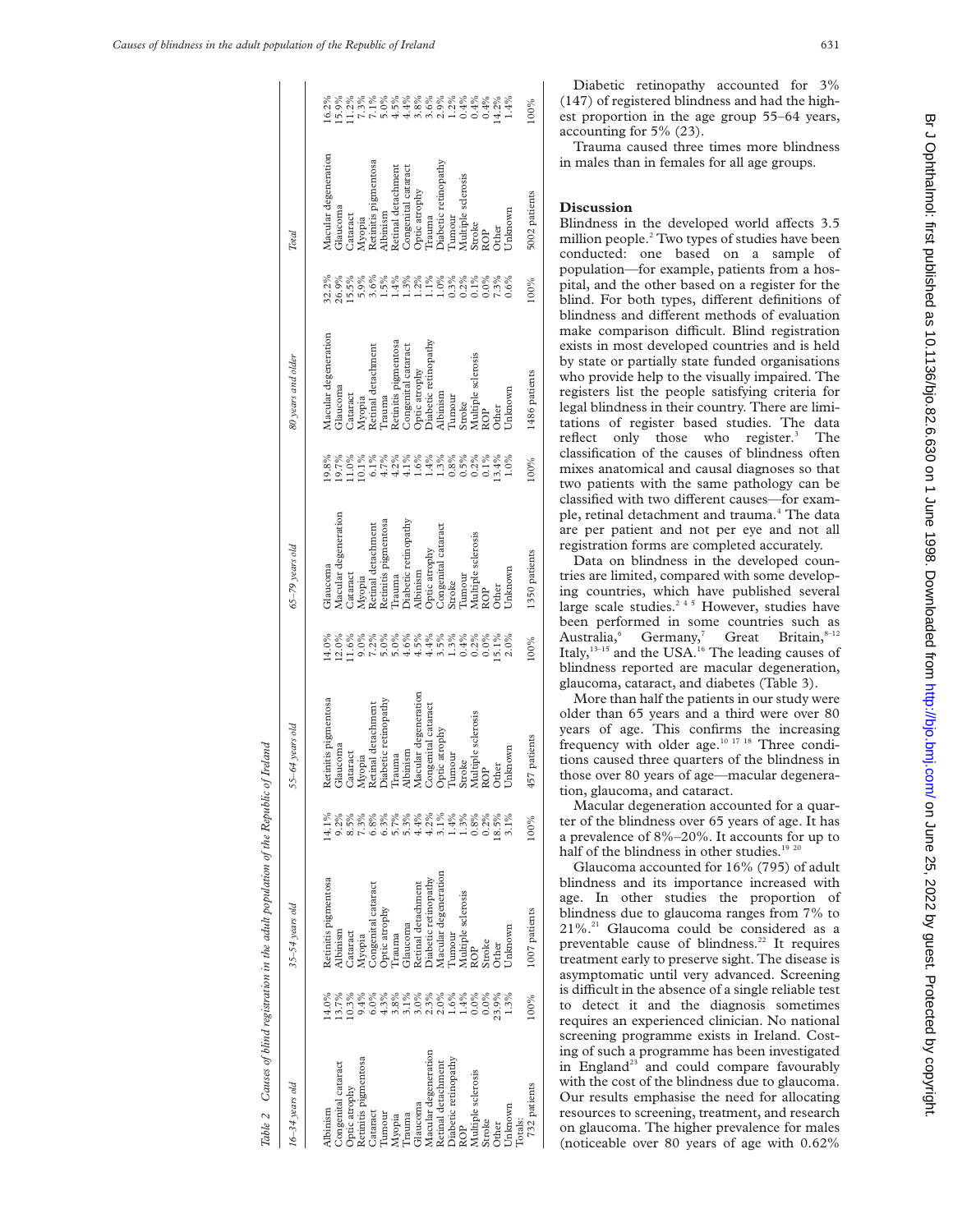Table 3 Leading causes of blindness in other studies<sup>5 6 8 10 13</sup>

|                       | Macular<br>degeneration | Glaucoma | <i>Cataract</i> | Diabetes |
|-----------------------|-------------------------|----------|-----------------|----------|
| Bavaria 1992          | 15%                     | 14%      | 5%              | 7%       |
| Turin 1967-91         | 4%                      | 9%       | 27%             | 13%      |
| Avon 1989             | 49%                     | 15%      | 2%              | 6%       |
| New South Wales 1986* | 38%                     | 13%      | 16%             | 2%       |
| Scotland 1980         | 30%                     | 15%      | 10%             | 9%       |
| Ireland 1996          | 16%                     | 16%      | 11%             | 3%       |

\*This study looked at people aged 50 and older.

*Table 4 Causes of blindness in the working population*

| $16-64$ years of age            | $\frac{0}{0}$ |
|---------------------------------|---------------|
| Retinitis pigmentosa            | 12.6          |
| Albinism                        | 9.8           |
| Congenital cataract             | 85            |
| Cataract (excluding congenital) | 8.4           |
| Optic atrophy                   | 70            |
| Myopia                          | 6.6           |
| Glaucoma                        | 60            |
| Trauma                          | 47            |
| Retinal detachment              | 42            |
| Diabetic retinopathy            | 35            |
| All other                       | 28.7          |
| Total                           | 100.0         |

(205/33 000) compared with 0.32% (194/ 60 300) for females in our study) had been reported before.<sup>24</sup>

Cataract surgery has undergone major technical advances making it safer and more successful. Yet it still accounts for 13% (380) of blind registration over 65 years of age and 16% (231) over 80 years of age, and is the leading cause of blindness in some populations of the developed world.<sup>15 18</sup> As they were registered, these patients had access to an ophthalmologist at least once. We reviewed the medical data on every person entered with cataract as a cause of blindness in our study. Of 561 non-congenital cataracts, 195 (35%) had another cause of blindness, glaucoma in 45, age related macular degeneration in 25 and retinal detachment in 20. Sixty four (11%) patients with a cataract also had a mental handicap—12 (2%) had Down's syndrome and five (1%) had a psychiatric condition. Others<sup>18</sup> have reported a high rate of poorer cognitive functions associated with poorer visual acuity. The benefits of cataract extraction are difficult to evaluate in these patients.

In the working population (16–64 years of age), the leading causes of blind registration were genetic (Table 4). Most of them cannot be treated with the present scientific knowledge. Prevention exists through genetic counselling. Retinitis pigmentosa and albinism accounted for 22%. In addition, some of the congenital cataracts and some other disorders are also genetic. The proportion of genetic causes was higher than was found in children  $(16\%)$ .<sup>25</sup>

Diabetic retinopathy in our study affected 3% (147) of those registered blind. It represented the 10th cause of blindness in the working age group. In the literature it accounts for  $2\% - 20\%$  of blindness.<sup>4 6–9 11 12 14 26 27</sup> The age distribution with a maximum in the group 55–64 years of age (5%, 23) is similar to other studies.<sup>9</sup> Different hypotheses can explain the low rate found in our study. Underregistration is one possible explanation. However, we cannot explain why blind diabetics would register less than those blind from other causes. Registration under another diagnostic category is possible—for example, under glaucoma when diabetic retinopathy is a complication of rubeotic glaucoma, or under retinal detachment when diabetic retinopathy is a complication of retinal detachment. The Irish population may be particularly resistant to diabetic retinopathy. Others found a lower rate of diabetic retinopathy in an Irish population with diabetes mellitus diagnosed after the age of 70 years than did studies in other countries.<sup>28 29</sup> The authors note that a different presentation of the data may explain a lower rate, but a genuine low rate of diabetic retinopathy in the Irish diabetic population is possible. Finally, the presence of a hospital based screening programme since 1991, the availability of lasers and good medical standards may play a role.

In all, 3.6% (181) were blind following trauma. The male to female ratio is about 3 to 1 in all age groups for traumatic blindness. Males have been reported in other studies to have a higher risk. This tendency is already apparent from childhood.<sup>30-32</sup>

In conclusion, about 75% of registered blindness is unavoidable; 25% of registered blindness follows a potentially treatable affection. In the working population (16–64 years of age), glaucoma and diabetic retinopathy are significant causes of blindness that could be avoided. In the older age groups, glaucoma and cataract are the major preventable causes of blindness. Patients over 65 years of age frequently present with associated pathologies which make their treatment more difficult.

The proportion of blindness due to diabetic retinopathy is lower than in most other studies.<sup>47-9 11 12 14 26 27</sup> We have no certain explanation. The Irish population may be less prone to develop diabetic retinopathy than others. The presence of a hospital based screening programme since 1991 is certainly favourable.

The absence of a screening programme for glaucoma underlines the importance of each ophthalmologist/optometrist/optician screening all his/her adult patients who consult for other reasons. Establishing a national screening programme may reduce the prevalence of new blindness. The cost effectiveness of such a programme remains to be proved, but preliminary estimations are favourable.<sup>23</sup>

This study also clarifies the question of blindness due to cataract, showing that one third of these patients have a cause other than cataract for blindness.

- 1 World Health Organisation. *International classification impairments, disabilities and handicaps*. Geneva: WHO, 1980:79–85.
- 2 Thylefors B, Negrel AD, Pararajasegaram R,*et al*. Global data on blindness*. Bull World Health Organ* 1995;**73**:115–21.
- 3 Robinson R, Deutsch J, Jones HS, *et al*. Unrecognised and unregistered visual impairment. *Br J Ophthalmol* 1994;**78**:
- 736–40. 4 Suttorp Schulten MSA, Rothova A. The possible impact of uveitis in blindness: a literature survey. *Br J Ophthalmol*
- 5 Johnson GJ, Minassian DC. Prevalence of blindness and eye
- disease: discussion paper. *J Roy Soc Med* 1989;**82**:351–4. 6 Chan CW, Billson FA. Visual disability and major causes of blindness in NSW: a study of people aged 50 and over attending the Royal Blind Society 1984 to 1989. *Aust NZ J Ophthalmol* 1991;**19**:265–6. 7 Krumpaszky HG, Klauss V. Erblindungsursachen in Bay-
- ern. Auswertung einer reprasentativen Stichprobe der